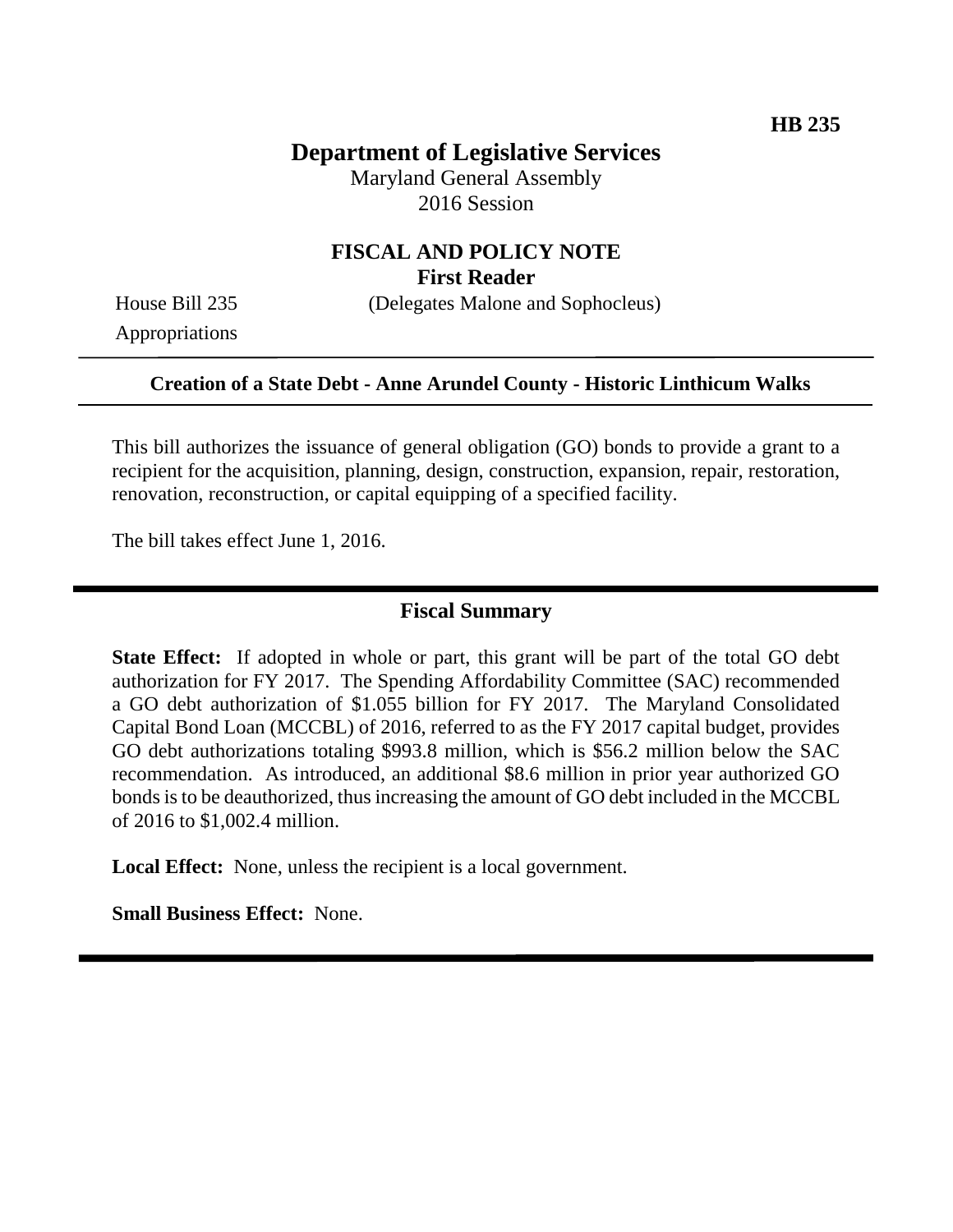## **Analysis**

### **Current Law/Background:**

*Bond Sales and Debt Service:* The State last sold bonds on July 16, 2015, which included \$500 million in new money bonds in support of the State's capital program. Of the \$500 million, \$450 million was issued as new tax-exempt bonds and \$50 million as new taxable bonds. The bonds were sold in separate series, with a combined true interest cost of 2.83%, with an average maturity of 10.3 years for the tax-exempt issuance and 1.35% over 4 years for the taxable issuance. The shorter maturities for the taxable issuance explains the lower true interest cost compared to the tax-exempt issuance. The actual annual debt service cost is determined by the coupon rate achieved at the time the bonds were issued, which ranged from 2.75% to 5.0% for an average coupon rate of 4.5%. Therefore, State debt service is estimated to cost \$45.6 million annually based on the average coupon rate.

GO bonds authorized in a given year are not all issued the year in which they are authorized. The State Treasurer's Office estimates that just over half of the GO bonds authorized in a year are typically issued within the first two fiscal years. The Capital Debt Affordability Committee assumes bonds authorized in a given year will be fully issued over five years; specific issuances are 31% in the first year, 25% in the second year, 20% in the third year, 15% in the fourth year, and 9% in the fifth year. This delay in issuance results in a substantial lag between the time GO bonds are authorized and the time the bonds affect debt outstanding and debt service levels.

*Legislative Initiatives:* As introduced by the Governor, the MCCBL of 2016 does not include the customary earmark of \$15.0 million for legislative initiatives. However, because the General Assembly can both reduce and add to the capital budget, the budget committees may consider bond bill requests during the 2016 session and amend them into the MCCBL.

The bills listed below authorize the issuance of GO bonds to provide grants to various recipients for the acquisition, planning, design, construction, expansion, repair, restoration, renovation, reconstruction, and/or capital equipping of various facilities.

Most bills require either a "hard" or "soft" match, as noted. Where no match is required, the term "grant" is indicated. A "hard" match means the recipient provides a dollar-for-dollar match of the State funds and does not expend the matching funds until after the effective date of the authorizing act. A "soft" match is any other type of match. Soft matches include the use of the value of the real property as the match, in-kind contributions such as materials or construction services, or funds expended prior to the effective date of the bill. A match key is provided immediately below the list of projects.

HB 235/ Page 2 The list is organized into two categories: statewide bond bills and local bond bills. Within the local bond bill category, the projects are sorted first by the county in which the project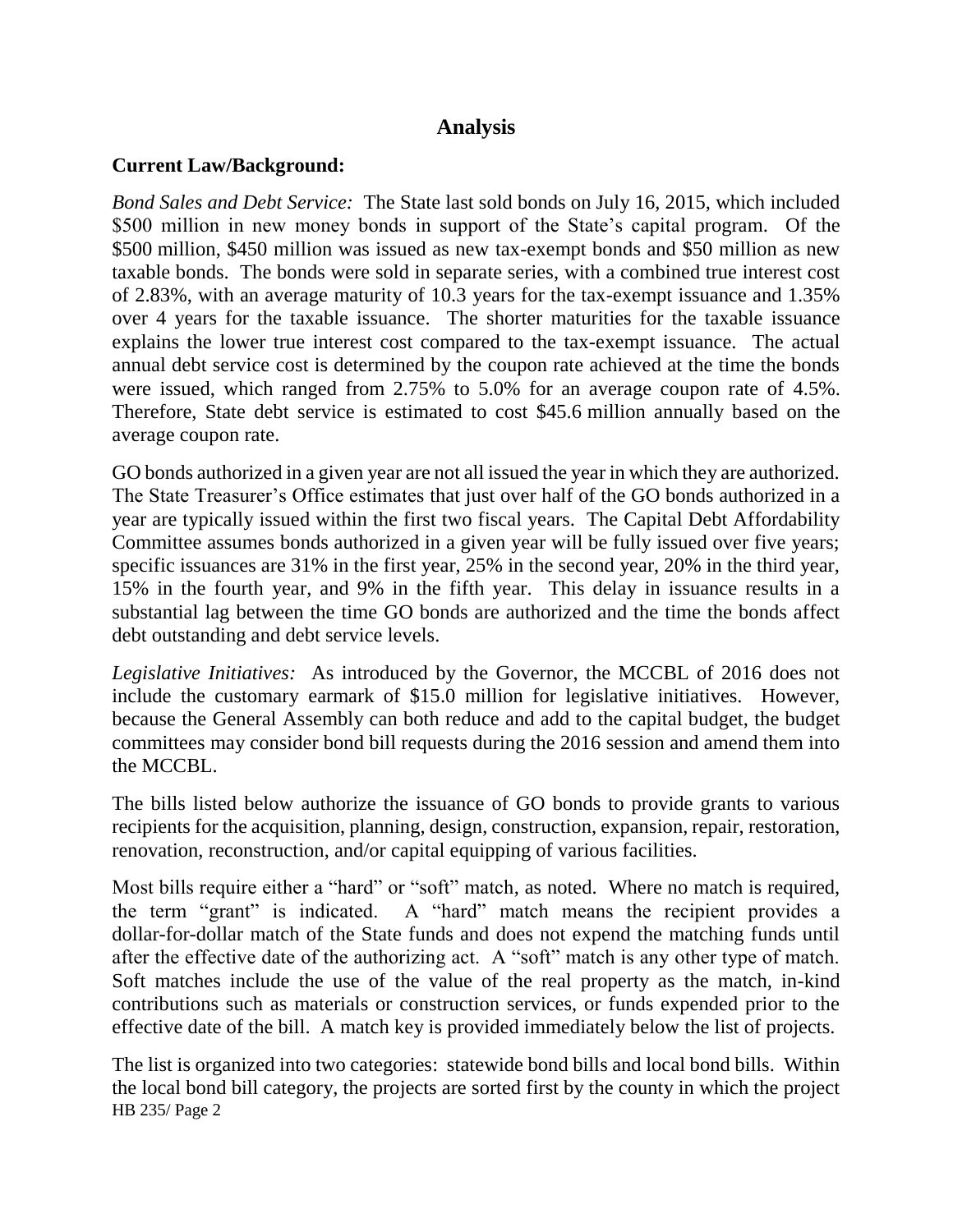is located and then alphabetically by project title. Most projects have both a House and a Senate bill.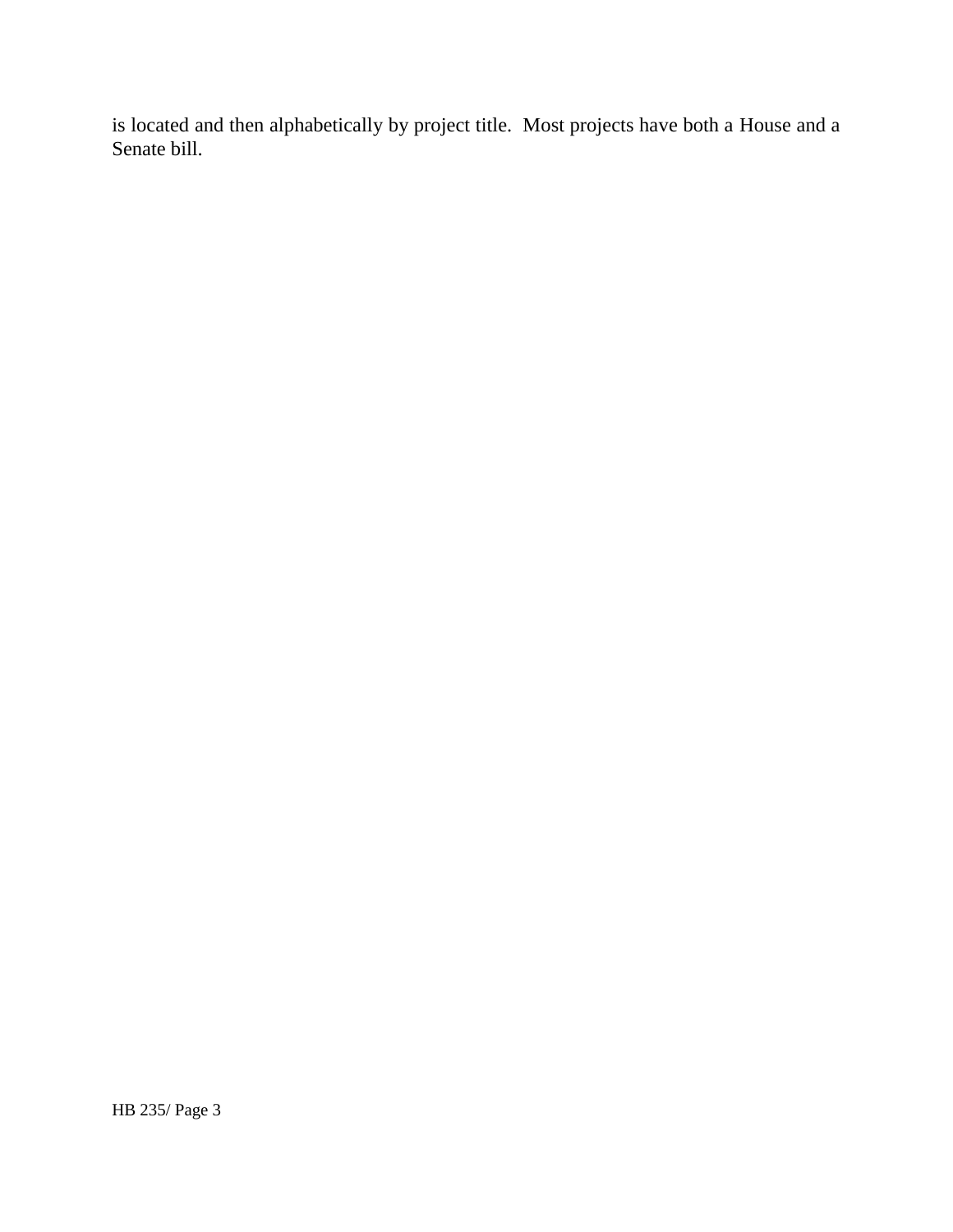# **2016 Session Bond Bills Introduced**

| $\mathbf{S}\mathbf{B}$ | <b>Sponsor</b><br><b>Local Bond Bills</b> | $\overline{HB}$ | <b>Sponsor</b> | Project                                                                 | County                | <b>Request</b> | <b>Match</b> |
|------------------------|-------------------------------------------|-----------------|----------------|-------------------------------------------------------------------------|-----------------------|----------------|--------------|
| 1045                   | Edwards                                   | 1539            | Delegation     | Friends Aware Facility                                                  | Allegany              | 150,000        | Soft(all)    |
| 1044                   | Edwards                                   | 1538            | Delegation     | <b>Frostburg Museum Relocation</b><br>Project                           | Allegany              | 150,000        | Soft(1)      |
| 900                    | Edwards                                   | 987             | Delegation     | Lefty Grove Statue                                                      | Allegany              | 75,000         | Soft(U,all)  |
| 478                    | Astle                                     | 536             | <b>Busch</b>   | 206 West Social Enterprise Project                                      | Anne Arundel          | 250,000        | Hard         |
| 180                    | Reilly                                    | 480             | Saab           | Arundel Volunteer Fire Department<br><b>Community Center</b>            | Anne Arundel          | 400,000        | Soft(all)    |
| 50                     | Reilly                                    | 1592            | Malone         | <b>Belvoir-Scott's Plantation Historic</b><br><b>Manor House</b>        | Anne Arundel          | 90,000         | Soft(2)      |
|                        |                                           | 338             | Carey          | Broadneck High School Field House Anne Arundel                          |                       | 250,000        | Grant        |
| 419                    | Simonaire                                 | 415             | Kipke          | Downs Park Amphitheater                                                 | Anne Arundel          | 100,000        | Soft(all)    |
| 672                    | DeGrange                                  | 1234            | Carey          | Glen Burnie High School Field<br>House and Concession Stand             | Anne Arundel          | 500,000        | Soft(all)    |
| 1095                   | Astle                                     | 1593            | McMillan       | Hammond-Harwood House<br>Preservation                                   | Anne Arundel          | 100,000        | Hard         |
| 60                     | Reilly                                    | 235             | Malone         | <b>Historic Linthicum Walks</b>                                         | Anne Arundel          | 120,000        | Soft(2)      |
|                        |                                           | 1523            | Beidle         | Kuethe Historical and Genealogical<br><b>Research Center</b>            | Anne Arundel          | 12,000         | Soft(1,2)    |
| 668                    | Simonaire                                 | 776             | Kipke          | Lake Shore Athletic Association                                         | Anne Arundel          | 50,000         | Hard         |
| 1160                   | Astle                                     | 473             | Beidle         | Samaritan House                                                         | Anne Arundel          | 200,000        | Soft(1,3)    |
| 1090                   | Simonaire                                 | 1244            | Carey          | Sun Valley Park Playground                                              | Anne Arundel          | 50,000         | Grant        |
| 154                    | Reilly                                    | 175             | Sophocleus     | The Arc of the Central Chesapeake<br>Region                             | Anne Arundel          | 300,000        | Hard         |
| 479                    | Astle                                     | 618             | Beidle         | William Brown House at Historic<br>London Town                          | Anne Arundel          | 125,000        | Soft(2,3)    |
| 25                     | Reilly                                    | 302             | Malone         | <b>Woods Community Center</b>                                           | Anne Arundel          | 325,000        | Hard         |
| 850                    | Astle                                     | 1380            | McMillan       | <b>YWCA Domestic Violence Safe</b><br>House Shelter                     | Anne Arundel          | 100,000        | Hard         |
| 486                    | Pugh                                      | 1564            |                | B. Robinson A Penn-North Initiative Youth<br>Violence Prevention Center | <b>Baltimore City</b> | 400,000        | Soft(3)      |
| 790                    | Ferguson                                  | 432             | Clippinger     | <b>Baltimore Museum of Industry</b>                                     | <b>Baltimore City</b> | 500,000        | Soft(1)      |
| 789                    | Ferguson                                  | 433             | Lierman        | Baltimore Regional Education and<br><b>Training Center</b>              | <b>Baltimore City</b> | 500,000        | Soft(all)    |
| 165                    | Gladden                                   | 1621            | Oaks           | Berean Child Care Center                                                | <b>Baltimore City</b> | 160,000        | Soft(1,3)    |
| 197                    | Nathan-<br>Pulliam                        | 690             | Haynes         | Community Empowerment and<br><b>Wellness Center</b>                     | <b>Baltimore City</b> | 500,000        | Soft(U,1,2)  |
| 562                    | Ferguson                                  | 143             | Hammen         | Creative Alliance Project                                               | <b>Baltimore City</b> | 600,000        | Soft(all)    |
| 918                    | Gladden                                   | 942             | Rosenberg      | Cylburn Arboretum Carriage House<br>and Nature Museum                   | <b>Baltimore City</b> | 500,000        | Soft(U,all)  |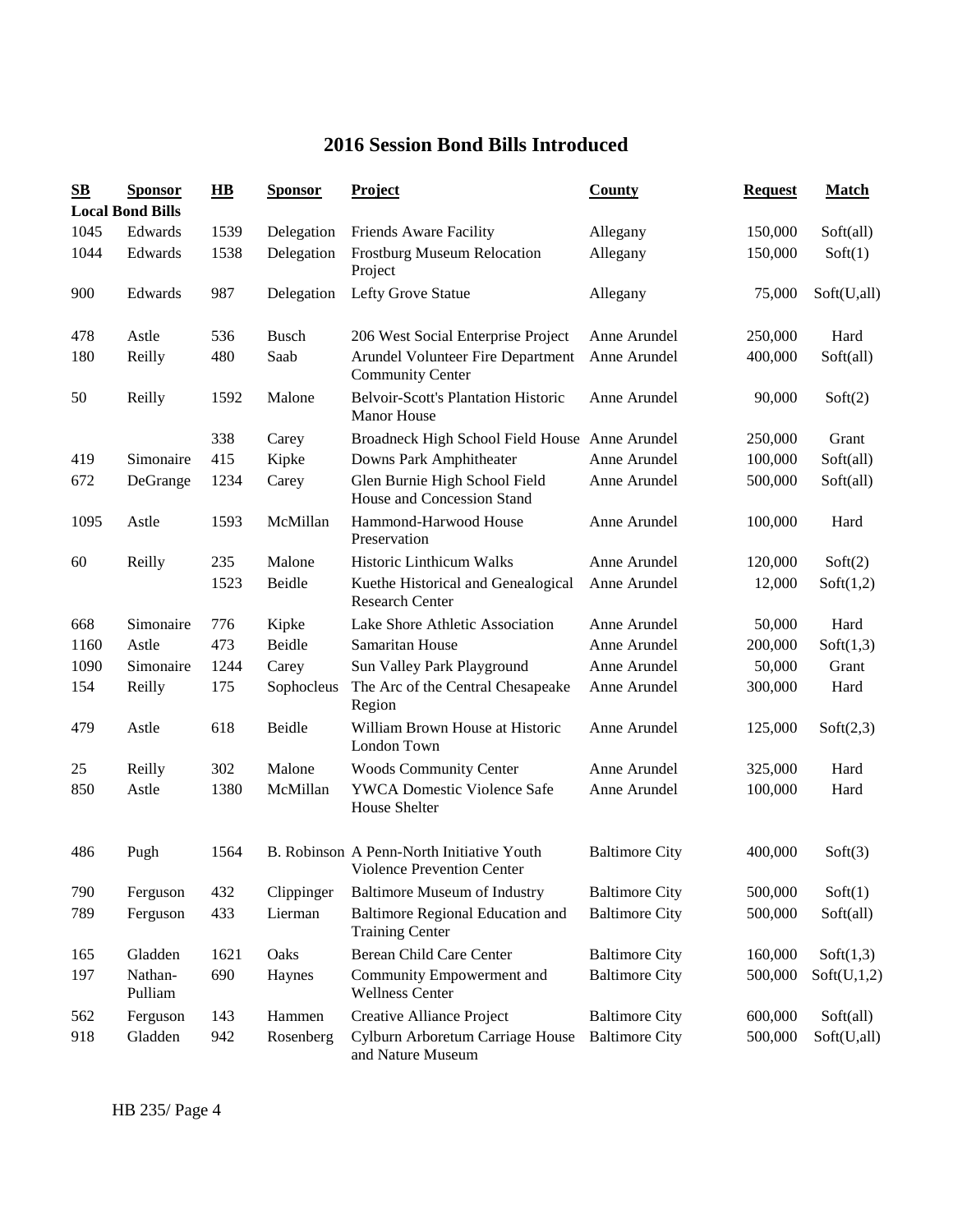| 279  | McFadden           | 1606 | Glenn            | Dr. Christina Phillips Community<br>Center                                                    | <b>Baltimore City</b> | 300,000 | Soft(1,3)   |
|------|--------------------|------|------------------|-----------------------------------------------------------------------------------------------|-----------------------|---------|-------------|
| 490  | Pugh               | 899  | Conaway          | Druid Hill Park at Auchentoroly<br>Terrace                                                    | <b>Baltimore City</b> | 100,000 | Hard        |
| 487  | Pugh               | 1096 | Hayes            | Garrett-Jacobs Mansion Access and<br><b>Safety Project</b>                                    | <b>Baltimore City</b> | 400,000 | Soft(2,3)   |
| 347  | Gladden            | 1302 | Carter           | Get Involved Community Center                                                                 | <b>Baltimore City</b> | 350,000 | Soft(U,all) |
| 1098 | Klausmeier         | 1597 | Oaks             | Girl Scouts of Central Maryland<br>Urban Program and STEM Center                              | <b>Baltimore City</b> | 250,000 | Soft(1)     |
| 1161 | Ferguson           |      |                  | Harbor Point Parks and Infrastructure Baltimore City                                          |                       | 250,000 | Soft(1,3)   |
| 791  | Ferguson           | 407  | Lierman          | Health Care for the Homeless Dental Baltimore City<br>Clinic                                  |                       | 17,500  | Hard(U)     |
| 1141 | McFadden           | 1526 | <b>Branch</b>    | <b>International Black Fire Fighters</b><br>Museum                                            | <b>Baltimore City</b> | 250,000 | Soft(2,3)   |
| 492  | Pugh               | 1045 | Hayes            | Itineris Foundation                                                                           | <b>Baltimore City</b> | 100,000 | Hard        |
| 803  | Pugh               | 1055 | Hayes            | James Mosher Baseball League Field Baltimore City<br>Enhancement                              |                       | 45,000  | Soft(3)     |
| 491  | Pugh               | 1565 |                  | B. Robinson Kappa Alpha Psi Youth and<br><b>Community Center</b>                              | <b>Baltimore City</b> | 250,000 | Soft(1,3)   |
| 792  | Ferguson           | 1049 | Clippinger       | Leadenhall Community Outreach<br>Center                                                       | <b>Baltimore City</b> | 500,000 | Soft(2,3)   |
| 798  | Pugh               | 1044 |                  | <b>B. Robinson Lexington Market</b>                                                           | <b>Baltimore City</b> | 500,000 | Hard        |
| 458  | Conway             | 418  | M.               | Maryland State Boychoir ADA<br>Washington Improvements                                        | <b>Baltimore City</b> | 325,000 | Soft(2)     |
| 568  | Gladden            |      | Rosenberg        | Maryland State Society Daughters of Baltimore City<br>the American Revolution<br>Headquarters |                       | 75,000  | Soft(2,3)   |
| 701  | Nathan-<br>Pulliam | 1610 | Haynes           | Multifamily Low-Income Housing<br>Project                                                     | <b>Baltimore City</b> | 200,000 | Soft(2)     |
| 489  | Pugh               | 1567 |                  | B. Robinson Orchard Street Church                                                             | <b>Baltimore City</b> | 25,000  | Soft(2)     |
| 563  | Ferguson           | 1635 | Clippinger       | Port Discovery Children's Museum                                                              | <b>Baltimore City</b> | 500,000 | Grant       |
| 1053 | Gladden            | 1613 | Carter           | Progressive Education Center<br>Playground                                                    | <b>Baltimore City</b> | 150,000 | Soft(U,3)   |
| 827  | Conway             | 1308 | M.<br>Washington | <b>Restoration Gardens 2</b>                                                                  | <b>Baltimore City</b> | 300,000 | Hard        |
| 1067 | Ferguson           | 1535 | Hammen           | Robert Long House                                                                             | <b>Baltimore City</b> | 40,000  | Soft(1,3)   |
| 488  | Pugh               | 1566 |                  | B. Robinson Sarah's Hope                                                                      | <b>Baltimore City</b> | 200,000 | Hard        |
|      |                    |      |                  |                                                                                               |                       |         |             |
| 394  | Conway             | 48   | M.               | <b>Scottish Rite Temple Preservation</b><br>Washington and Restoration                        | <b>Baltimore City</b> | 300,000 | Soft(all)   |
| 796  | Pugh               | 1093 |                  | B. Robinson St. Francis Neighborhood Center                                                   | <b>Baltimore City</b> | 500,000 | Soft(2)     |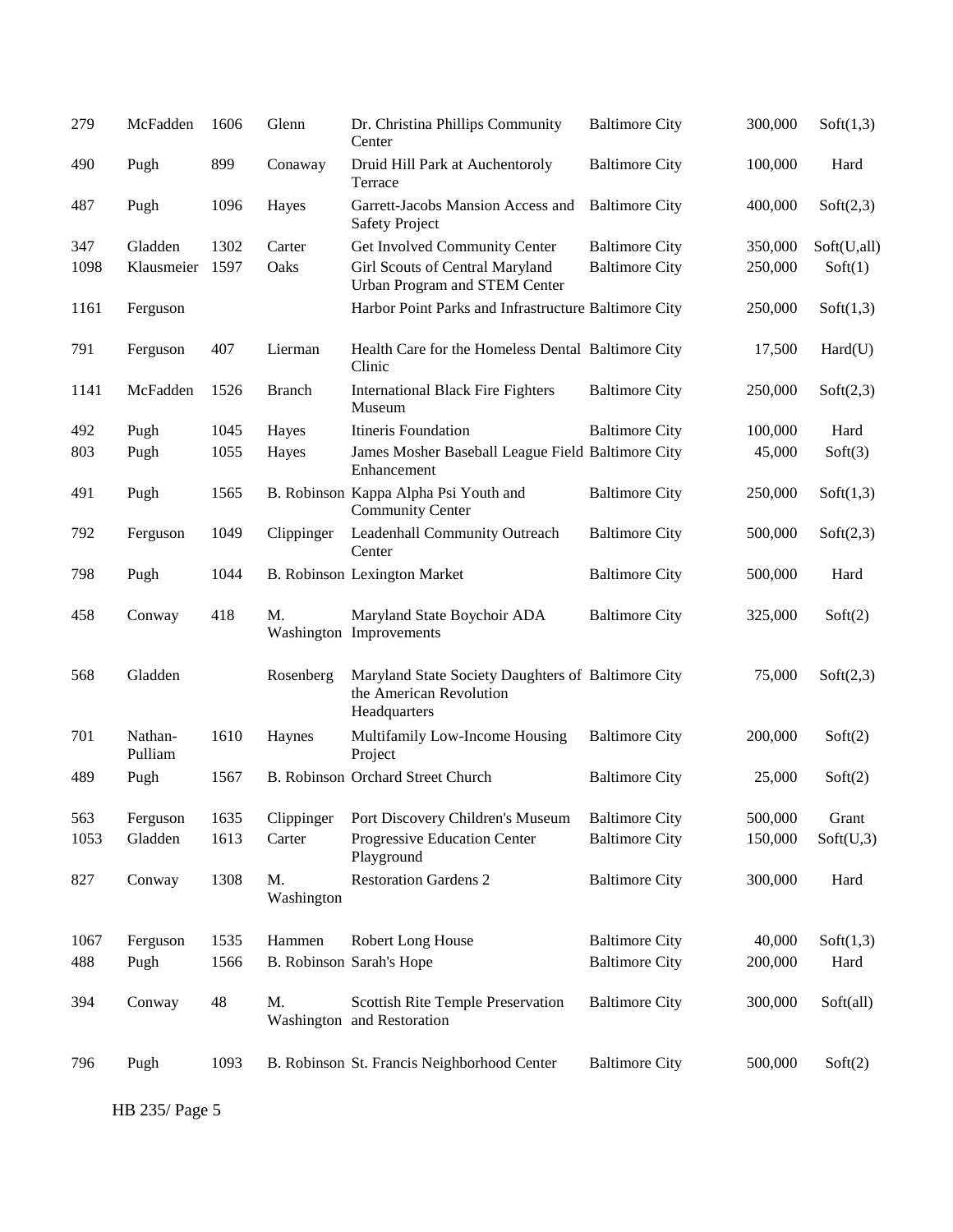| 1013 | Conway                        | 1218 | McIntosh      | Stony Run Path                                                                       | <b>Baltimore City</b> | 300,000 | Soft(3)     |
|------|-------------------------------|------|---------------|--------------------------------------------------------------------------------------|-----------------------|---------|-------------|
| 316  | McFadden                      | 478  | McCray        | <b>Ulman Cancer Fund Home for</b><br>Young Adult Cancer Patients and<br>Caregivers   | <b>Baltimore City</b> | 200,000 | Soft(all)   |
| 1012 | Conway                        | 1036 | Anderson      | <b>Woodbourne Center Vocational</b><br>Program                                       | <b>Baltimore City</b> | 125,000 | Hard        |
| 251  | Kasemeyer                     | 1609 | Lam           | Arbutus Volunteer Fire Department                                                    | <b>Baltimore</b>      | 130,000 | Soft(all)   |
|      |                               | 1600 | <b>Brooks</b> | <b>Baltimore Humane Society Animal</b><br>Safety and Energy Efficiency Plan          | <b>Baltimore</b>      | 165,000 | Soft(all)   |
| 399  | <b>Brochin</b>                | 552  | Lafferty      | Desert Storm, Operation Enduring<br>Freedom, and Operation Iraqi<br>Freedom Memorial | <b>Baltimore</b>      | 75,000  | Soft(3)     |
| 205  | Kasemeyer                     | 328  | Hill          | Good Shepherd School                                                                 | <b>Baltimore</b>      | 100,000 | Soft(all)   |
| 892  | Zirkin                        | 935  | Hettleman     | HopeWell Cancer Support Center                                                       | <b>Baltimore</b>      | 500,000 | Soft(3)     |
| 889  | Zirkin                        | 765  | Hettleman     | <b>Irvine Nature Center Native</b><br>American Village                               | <b>Baltimore</b>      | 150,000 | Soft(all)   |
| 357  | Zirkin                        | 80   | Morhaim       | Jemicy School Lower and Middle<br>School Campus Gymnasium                            | <b>Baltimore</b>      | 250,000 | Soft(3)     |
| 1027 | Zirkin                        | 210  | Stein         | Jewish Community Center of<br>Baltimore - Gordon Center                              | <b>Baltimore</b>      | 100,000 | Hard        |
| 203  | <b>Brochin</b>                | 89   | Lafferty      | Limekilns and Log House<br>Stabilization Project at Cromwell<br><b>Valley Park</b>   | <b>Baltimore</b>      | 200,000 | Soft(2,3)   |
| 703  | Nathan-<br>Pulliam            | 941  | Sydnor        | Morning Star Family Life Center                                                      | <b>Baltimore</b>      | 630,000 | Soft(U,all) |
| 364  | <b>Brochin</b>                | 625  | Lafferty      | Radebaugh Park                                                                       | <b>Baltimore</b>      | 200,000 | Soft(1)     |
| 1155 | Zirkin                        |      |               | Talmudical Academy Gymnasium                                                         | <b>Baltimore</b>      | 500,000 | Hard        |
| 1115 | <b>Brochin</b>                | 1587 | West          | The Maryland Regional Agricultural Baltimore<br>Arena and Learning Center            |                       | 500,000 | Soft(2)     |
| 365  | <b>Brochin</b>                | 945  | Lafferty      | <b>Towson Manor Park</b>                                                             | <b>Baltimore</b>      | 80,000  | Hard        |
| 1118 | Eckardt                       | 1219 | Mautz         | Mt. Pleasant Heritage Preservation<br><b>Community Education Center</b>              | Caroline              | 200,000 | Soft(2)     |
| 1002 | Hershey                       | 959  | Ghrist        | <b>Sharp Road Community Park</b>                                                     | Caroline              | 100,000 | Soft(U,2,3) |
| 952  | Carroll<br>County<br>Senators | 894  | Delegation    | Sykesville Freedom District Fire<br>Department                                       | Carroll               | 50,000  | Soft(1)     |
| 298  | Carroll<br>County<br>Senators | 176  | Delegation    | The Arc of Carroll County Building Carroll<br>Renovation                             |                       | 100,000 | Soft(2)     |
| 714  | Cecil<br>County<br>Senators   | 767  | Delegation    | YMCA of Cecil County Outdoor<br>Pool                                                 | Cecil                 | 300,000 | Hard        |
|      | Middleton<br>HB 235/ Page 6   | 624  | Delegation    | Hospice House of Charles County                                                      | Charles               | 305,000 | Soft(1,2)   |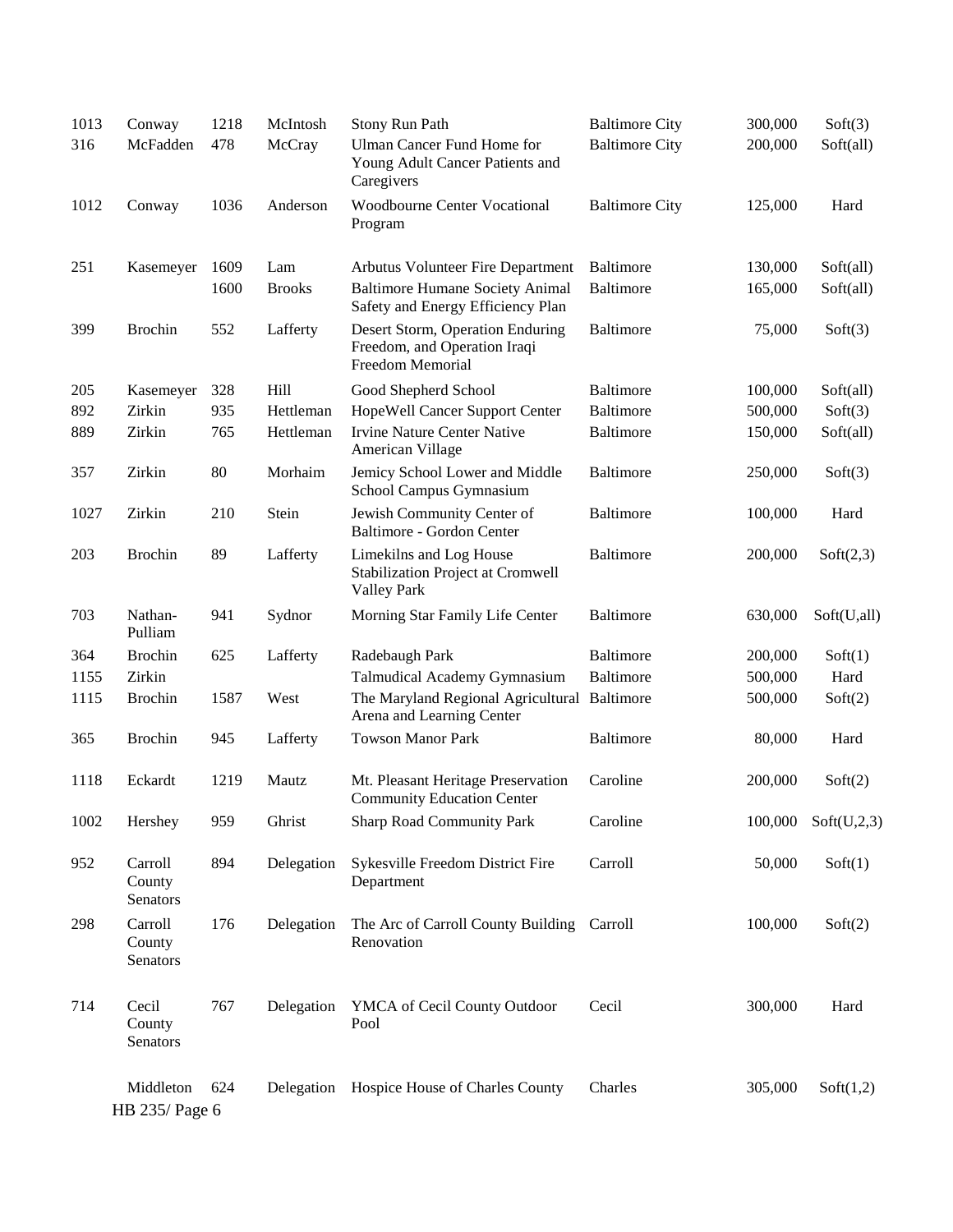| 1011 | Middleton                    | 125  | Delegation        | Indian Head Center for the Arts<br>Renovation                               | Charles    | 130,000 | Soft(2)   |
|------|------------------------------|------|-------------------|-----------------------------------------------------------------------------|------------|---------|-----------|
| 988  | Middleton                    | 957  | Delegation        | Maryland Veterans Memorial<br>Museum Land Acquisition                       | Charles    | 225,000 | Soft(all) |
| 391  | Eckardt                      | 907  | Sample-<br>Hughes | <b>Chesapeake Grove Senior Housing</b><br>and Intergenerational Center      | Dorchester | 500,000 | Soft(1)   |
| 138  | Eckardt                      | 774  | Adams             | Dorchester County Family YMCA                                               | Dorchester | 250,000 | Soft(3)   |
| 972  | Peters                       | 1203 | C. Wilson         | Patriot Point                                                               | Dorchester | 500,000 | Hard      |
| 871  | Young                        |      |                   | Barbara Hauer Fritchie Foundation<br>Facility                               | Frederick  | 90,000  | Hard      |
| 641  | Hough                        |      |                   | <b>Brunswick Heritage Museum</b><br><b>Building</b>                         | Frederick  | 100,000 | Hard      |
| 862  | Young                        | 323  | Krimm             | <b>Emergency Family Services Shelter</b>                                    | Frederick  | 25,000  | Soft(3)   |
| 720  | Young                        | 273  | K. Young          | Frederick Memorial Hospital Dental Frederick<br>Clinic                      |            | 100,000 | Soft(1,3) |
| 1030 | Hough                        |      |                   | Helen Smith Studio                                                          | Frederick  | 50,000  | Soft(1,2) |
| 642  | Hough                        |      |                   | Northwest Trek Conservation and<br><b>Education Center</b>                  | Frederick  | 50,000  | Soft(2)   |
|      |                              | 1555 | Folden            | Tuscarora High School Concession<br>Stand                                   | Frederick  | 50,000  | Soft(all) |
| 683  | Edwards                      | 1057 | Beitzel           | <b>Emergency Operations Center</b>                                          | Garrett    | 250,000 | Soft(all) |
| 1087 | Edwards                      | 1585 | Beitzel           | Friendsville Veterans Memorial                                              | Garrett    | 100,000 | Soft(2)   |
| 731  | Norman                       |      |                   | Aberdeen B & O Railroad Station                                             | Harford    | 50,000  | Soft(U,2) |
|      |                              | 1577 | Lisanti           | American Indian First Contact<br>Waterfront Heritage Park                   | Harford    | 500,000 | Soft(1,2) |
| 567  | Cassilly                     | 793  | Impallaria        | Center for the Visual and Performing Harford<br>Arts Amphitheater           |            | 200,000 | Hard      |
| 396  | Norman                       |      |                   | Historical Society of Harford County Harford<br><b>Building Restoration</b> |            | 100,000 | Soft(2,3) |
| 1117 | Jennings                     |      |                   | Rockfield Park Pavilion                                                     | Harford    | 116,000 | Soft(2)   |
| 613  | Howard<br>County<br>Senators | 653  | Delegation        | <b>Community Action Council Food</b><br><b>Bank Facility</b>                | Howard     | 300,000 | Hard      |
| 40   | Kasemeyer                    | 621  | Delegation        | <b>Environmental Education Center</b><br>Renovation and Expansion           | Howard     | 250,000 | Soft(all) |
| 611  | Howard<br>County<br>Senators | 652  | Delegation        | <b>Huntington Park</b>                                                      | Howard     | 150,000 | Soft(3)   |
| 612  | Howard<br>County<br>Senators | 656  | Delegation        | Solomon's Lodge #121                                                        | Howard     | 19,000  | Soft(1)   |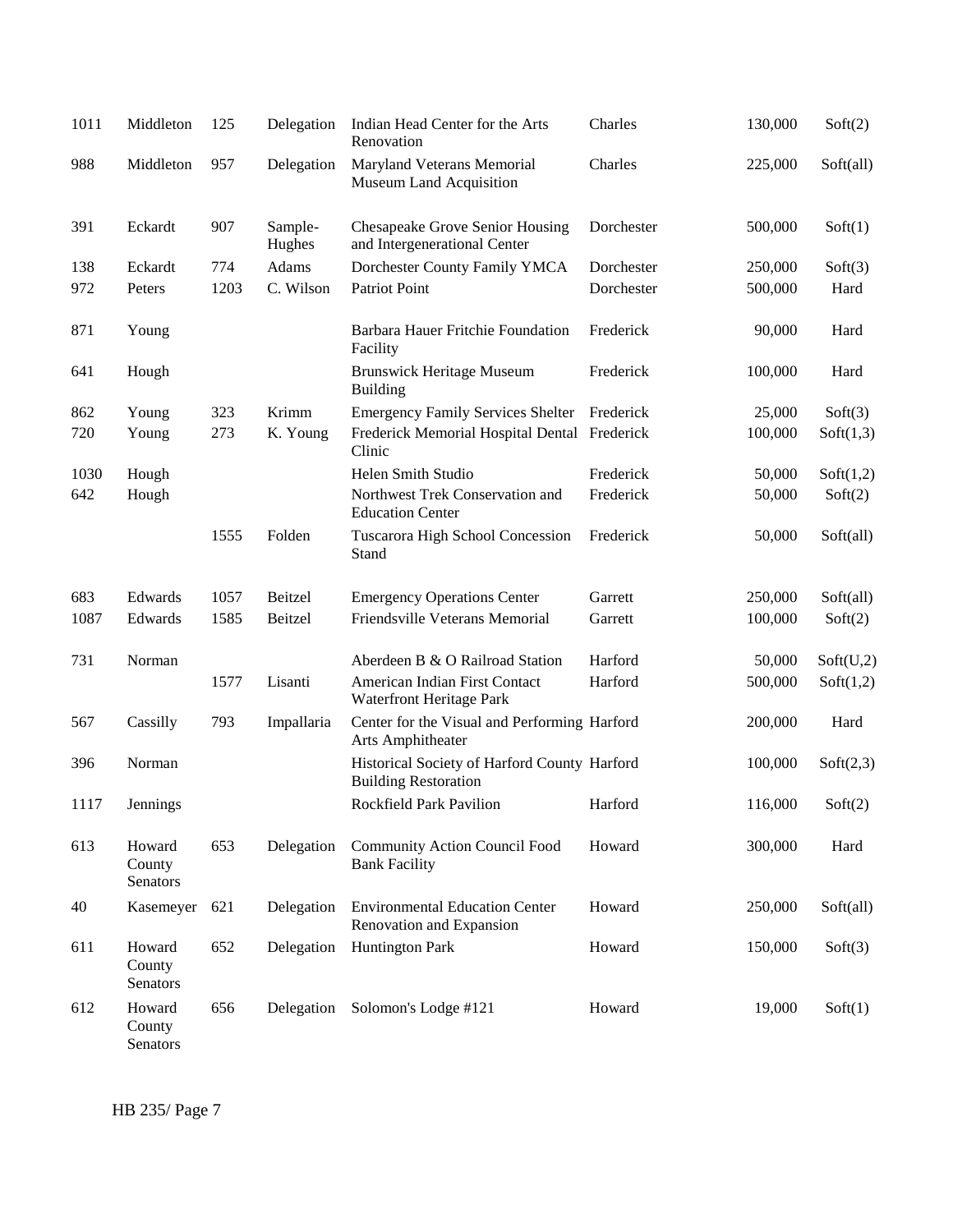| 610  | Howard<br>County<br>Senators | 651  | Delegation         | South Branch Park                                                                 | Howard          | 100,000 | Soft(3)     |
|------|------------------------------|------|--------------------|-----------------------------------------------------------------------------------|-----------------|---------|-------------|
| 609  | Howard<br>County<br>Senators | 650  | Delegation         | Vantage House Retirement<br><b>Community Renovations</b>                          | Howard          | 250,000 | Soft(2)     |
| 1138 | Madaleno                     | 1629 | Carr               | A Wider Circle Community Service<br>Center                                        | Montgomery      | 200,000 | Soft(2,3)   |
| 987  | Zucker                       | 997  | Kaiser             | Damascus High School Turf Field                                                   | Montgomery      | 200,000 | Hard        |
| 1051 | Raskin                       | 1534 | Hixson             | <b>Easter Seals Inter-Generational</b><br>Center                                  | Montgomery      | 100,000 | Hard        |
| 975  | Lee                          | 1275 | Kelly              | Friendship Heights Village Center                                                 | Montgomery      | 250,000 | Hard        |
| 443  | Manno                        | 902  | Kramer             | <b>Homecrest House</b>                                                            | Montgomery      | 120,000 | Soft(2,3)   |
| 438  | Lee                          | 702  | Frick              | Jewish Community Center of Greater Montgomery<br>Washington Children's Playground |                 | 150,000 | Hard        |
| 1022 | Manno                        | 1512 | Kramer             | Jewish Foundation for Group Homes Montgomery                                      |                 | 100,000 | Hard        |
| 1133 | Raskin                       | 1614 | Hixson             | Martin Luther King Jr. Recreational<br>Park Improvements                          | Montgomery      | 100,000 | Soft(2,3)   |
| 230  | Feldman                      | 695  | A. Miller          | Maryland SoccerPlex Fields                                                        | Montgomery      | 750,000 | Soft(2,3)   |
| 985  | Zucker                       | 897  | Luedtke            | Maydale Nature Center                                                             | Montgomery      | 75,000  | Soft(2,3)   |
| 444  | Manno                        | 901  | Kramer             | Melvin J. Berman Hebrew Academy                                                   | Montgomery      | 100,000 | Soft(U,1,2) |
| 1102 | Manno                        | 905  | Morales            | Montgomery Hospice Casey House                                                    | Montgomery      | 120,000 | Hard        |
| 1137 | Madaleno                     | 1225 | Gutierrez          | Noyes Children's Library Renovation Montgomery<br>and Expansion                   |                 | 100,000 | Hard        |
| 221  | Kagan                        | 469  | Barve              | Olde Towne Park Plaza                                                             | Montgomery      | 300,000 | Hard        |
| 986  | Zucker                       | 985  | Kaiser             | <b>Olney Theatre Center</b>                                                       | Montgomery      | 150,000 | Soft(1)     |
| 984  | Zucker                       | 988  | Kaiser             | Our House Youth Home                                                              | Montgomery      | 50,000  | Hard        |
| 1105 | Raskin                       | 1583 | Hixson             | Pinecrest Local Park Improvements                                                 | Montgomery      | 100,000 | Soft(all)   |
| 685  | Kagan                        | 923  | Gilchrist          | Rockville Swim and Fitness Center                                                 | Montgomery      | 175,000 | Hard        |
| 983  | Zucker                       | 991  | Kaiser             | <b>Sandy Spring Museum</b>                                                        | Montgomery      | 40,000  | Hard        |
| 1152 | Manno                        | 1625 | Kramer             | Torah School of Greater Washington Montgomery                                     |                 | 300,000 | Soft(3)     |
| 838  | Feldman                      | 924  | Fraser-<br>Hidalgo | Western Piedmont Trail Connectivity Montgomery                                    |                 | 125,000 | Soft(1,3)   |
| 1050 | Muse                         |      |                    | Accokeek Volunteer Fire Department Prince George's                                |                 | 150,000 | Soft(1)     |
| 675  | Peters                       | 1231 | Vallario           | American Legion Post 381 Annex                                                    | Prince George's | 100,000 | Soft(1)     |
| 705  | Currie                       | 1214 | Davis              | Bishop McNamara High School<br>Dining Hall and Student Center                     | Prince George's | 200,000 | Soft(2,3)   |
| 1048 | Muse                         | 1528 | Knotts             | Camp Springs Elks Lodge No. 2332                                                  | Prince George's | 20,000  | Soft(2,3)   |
| 207  | Miller                       |      |                    | <b>Community Support Systems Food</b><br>Pantry                                   | Prince George's | 10,000  | Soft(all)   |
| 710  | Ramirez                      | 951  | Fennell            | Elizabeth Seton High School Athletic Prince George's<br>Field                     |                 | 30,000  | Grant       |

HB 235/ Page 8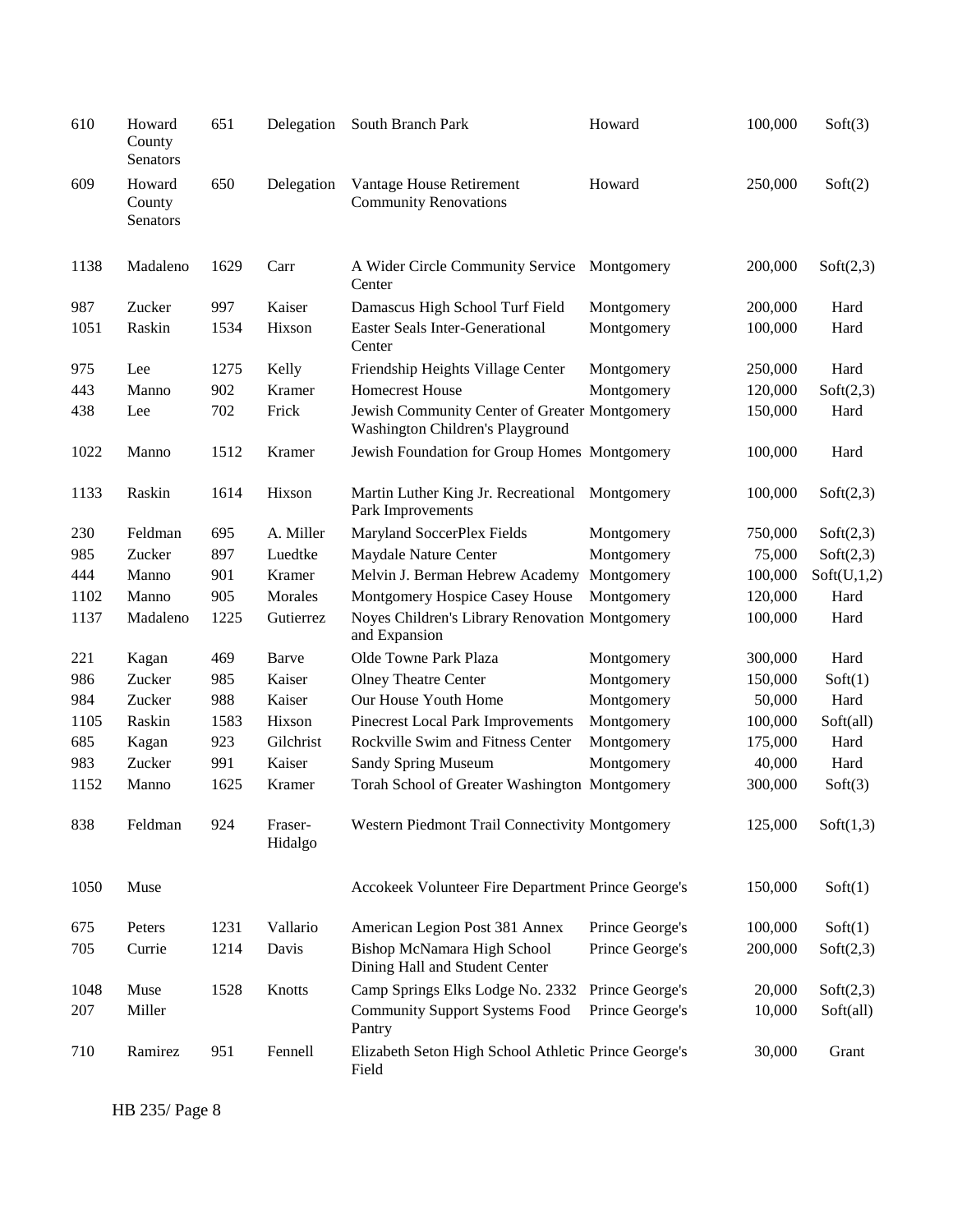|      |          | 1056 |                     | Valderrama Fil-American Multicultural Center                            | Prince George's | 200,000   | Soft(1,2) |
|------|----------|------|---------------------|-------------------------------------------------------------------------|-----------------|-----------|-----------|
| 253  | Benson   |      |                     | <b>Glenarden Apartments</b><br>Redevelopment Project                    | Prince George's | 1,100,000 | Hard      |
|      |          | 938  | Walker              | Hillcrest Heights Community Center Prince George's<br>Pool              |                 | 250,000   | Soft(1)   |
| 782  | Rosapepe |      |                     | Hollywood Streetscape                                                   | Prince George's | 200,000   | Hard      |
| 1046 | Ramirez  | 1514 | Tarlau              | Joe's Movement Emporium                                                 | Prince George's | 100,000   | Hard      |
| 1017 | Pinsky   | 1517 | Gaines              | Maryland Multicultural Youth<br>Centers                                 | Prince George's | 200,000   | Soft(2)   |
| 727  | Currie   | 1208 | D. Barnes           | Mt. Ephraim Multipurpose Room                                           | Prince George's | 100,000   | Soft(1)   |
| 254  | Benson   |      |                     | Net Zero Energy District Fairmount<br>Heights Project                   | Prince George's | 500,000   | Soft(all) |
| 68   | Ramirez  | 287  | Tarlau              | New Horizons Disability Job<br>Training and Recycling Center Phase<br>П | Prince George's | 250,000   | Hard(U)   |
|      |          | 1623 | Davis               | Olde Mill Community and Teaching Prince George's<br>Center              |                 | 75,000    | Soft(1)   |
| 1049 | Muse     |      |                     | Piscataway Park                                                         | Prince George's | 100,000   | Soft(2,3) |
| 925  | Ramirez  | 952  | Fennell             | Port Towns Family Health and<br><b>Wellness Center</b>                  | Prince George's | 250,000   | Soft(U,2) |
| 814  | Pinsky   | 954  | Gaines              | Pyramid Atlantic Art Center                                             | Prince George's | 300,000   | Hard      |
| 817  | Peters   | 1081 | Valentino-<br>Smith | Tabernacle Church of Laurel<br>Gymnasium                                | Prince George's | 25,000    | Soft(1)   |
| 255  | Benson   | 207  | <b>Barron</b>       | The Arc of Prince George's County                                       | Prince George's | 300,000   | Hard      |
| 1147 | Waugh    |      |                     | Historic Sotterley Plantation                                           | St. Mary's      | 100,000   | Soft(2,3) |
| 172  | Miller   |      |                     | Historic St. Mary's City Commission St. Mary's<br>- Dove Pier           |                 | 300,000   | Grant     |
| 140  | Eckardt  | 206  | Mautz               | Chesapeake Bay Maritime Museum                                          | Talbot          | 250,000   | Hard      |
| 139  | Eckardt  | 208  | Mautz               | Phillips Wharf Aquaculture Jobs<br><b>Training Center</b>               | Talbot          | 250,000   | Soft(1)   |
| 743  | Serafini |      |                     | Doey's House                                                            | Washington      | 100,000   | Hard      |
|      |          | 893  | B. Wilson           | Robert W. Johnson Community<br>Center                                   | Washington      | 445,000   | Soft(2)   |
| 744  | Serafini |      |                     | The Maryland Theatre                                                    | Washington      | 100,000   | Hard      |
| 1151 | Eckardt  | 1576 | Sample-<br>Hughes   | Habitat for Humanity of Wicomico<br>County                              | Wicomico        | 120,000   | Hard      |
| 1042 | Mathias  | 1612 | Delegation          | Ward Museum of Wildfowl Art                                             | Wicomico        | 300,000   | Hard      |
| 1034 | Mathias  | 1573 | Otto                | Delmarva Discovery Center and<br>Museum                                 | Worcester       | 200,000   | Soft(1)   |